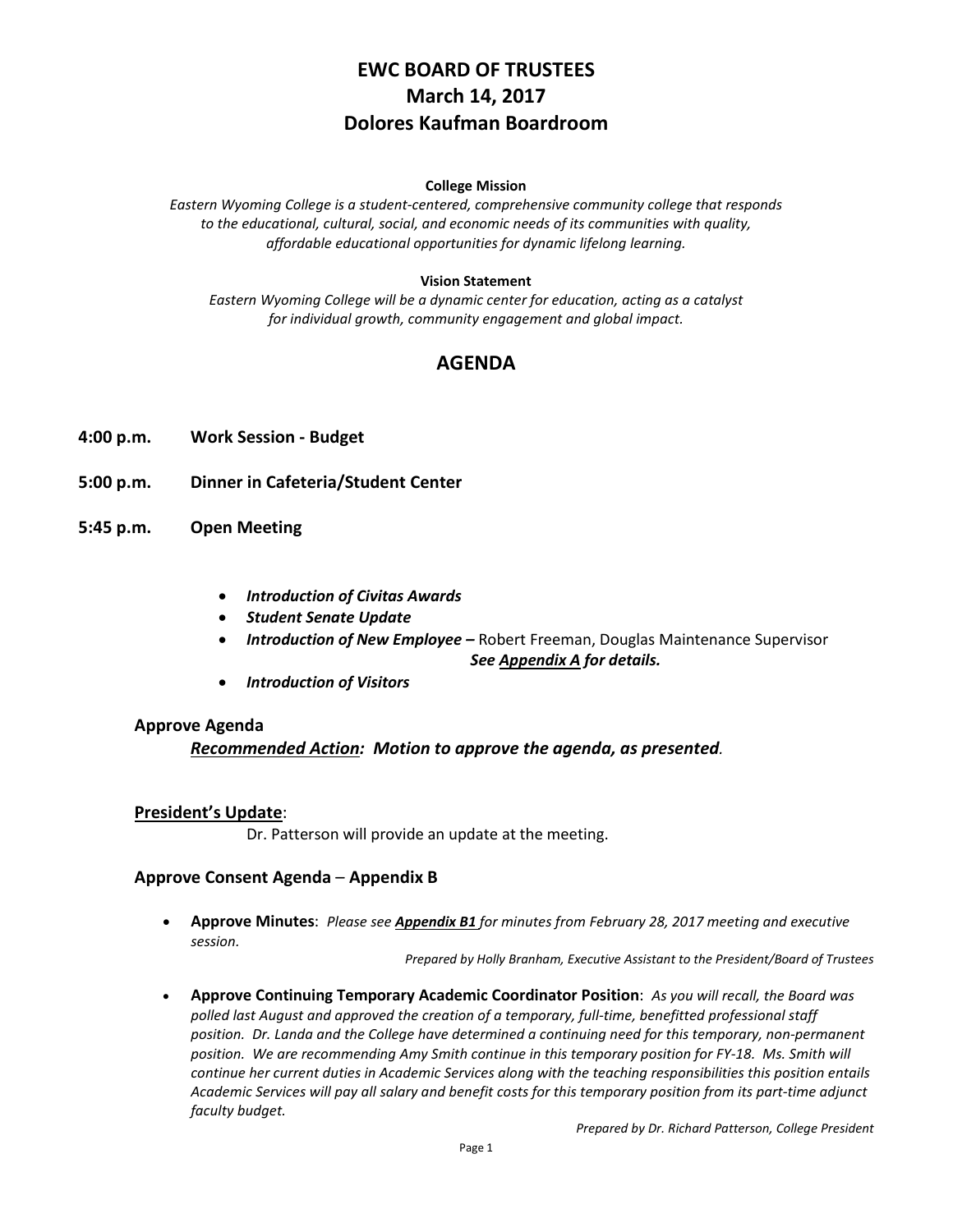- **Approve Reappointment of Administrators**: *Reappoint Vice Presidents Rex Cogdill and Ron Laher per Board Policies 3.2 and 3.22.*
- **Approve Reappointment of Eligible Non-Tenured Faculty:** *Dr. Patterson is recommending the reappointment of all eligible non-tenured faculty.*

*Prepared by Mr. Ed Meyer, Director of Human Resources* 

*Trustees, please feel free to contact Dr. Patterson prior to the board meeting regarding any questions concerning the consent agenda.*

### *Recommended Action: Motion to approve the consent agenda, as presented.*

### **Action Items**

### **Approve Financial Report**

Please see **Appendix C** for the written financial report. *Prepared by Mr. Ron Laher, Vice President for Administrative Services*

### *Recommended Action: Motion to approve the financial report, as presented.*

### **INFORMATION ITEMS**

### **Faculty Senate Update**:

The Faculty Senate is very excited to announce that Ms. Gwen Yung will be featured as this month's Faculty Focus recipient. The Faculty Senate would like to thank Ms. Yung for taking the time to engage in the interview process and we appreciate his commitment to EWC and our students.

Faculty Senate will provide a verbal update during the March meeting.

The next Faculty Senate will be meeting Thursday, April 6, 2017 at noon. See **Appendix D** for Faculty Senate Position Paper.

*Prepared by Ms. Kate Steinbock, Faculty Senate President*

### **Human Resources Update**:

Please see **Appendix E** for the December update.

*Prepared by Mr. Edward Meyer, Director of Human Resources*

### **Institutional Development Update**:

The Trustees will receive an update on the Directors of Development meeting in Douglas. *Prepared by Mr. John Hansen, Director of Institutional Development*

### **Staff Alliance Update**:

Please see **Appendix F** for the Staff Alliance Update.

*Prepared by Ms. Kimberly Russell, Staff Alliance President* 

### **Student Services Update**:

Please see **Appendix G** for the Student Services update.

*Prepared by Dr. Rex Cogdill, Vice President for Student Services*

### **Academic Services Update**:

Please see **Appendix H** for the Academic Services update.

*Prepared by Dr. Michelle Landa, Vice President for Academic Services*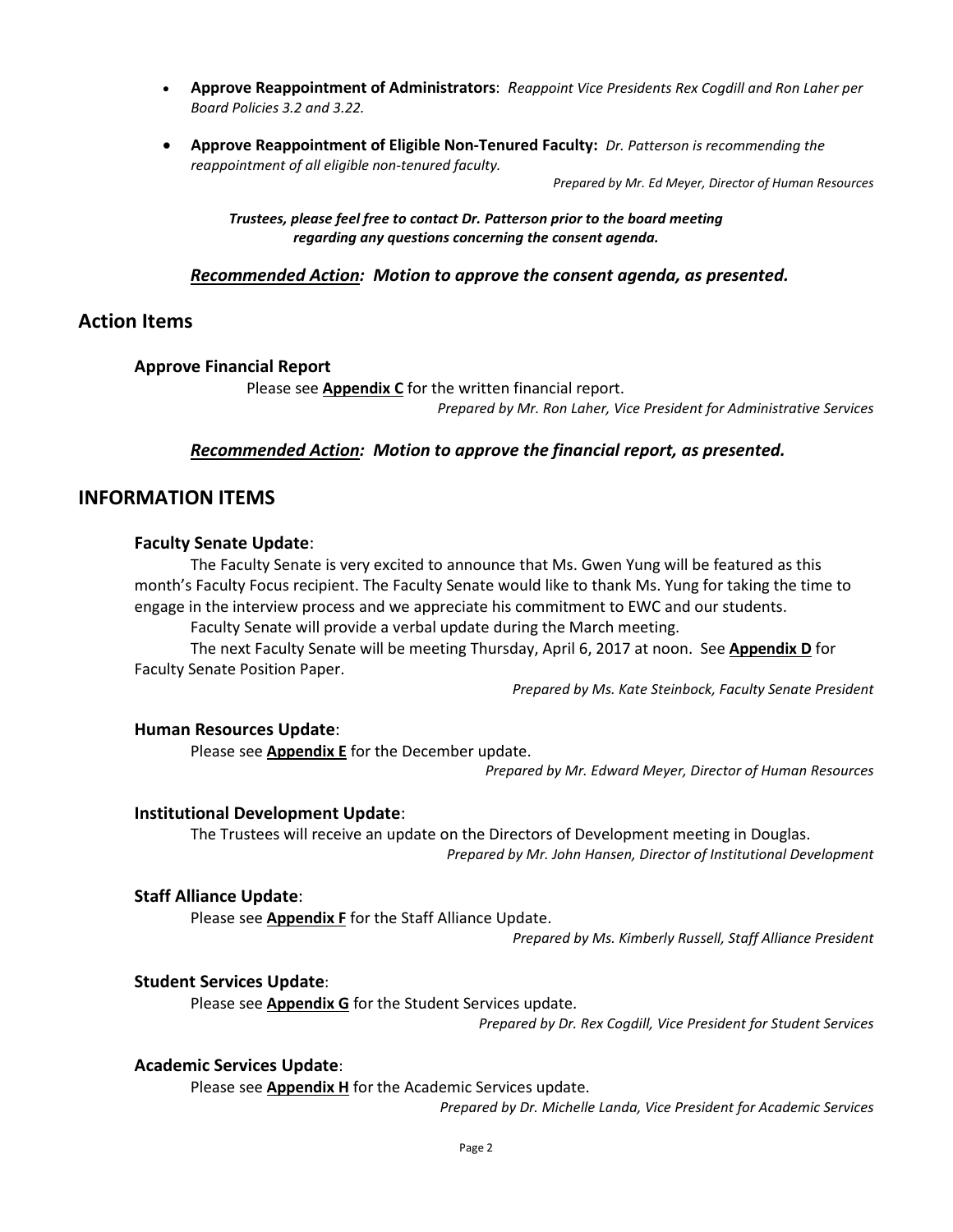## **Construction Projects Update**:

Please see **Appendix I** for a list of projects.

*Prepared by Mr. Ron Laher, Vice President for Administrative Services and Mr. Keith Jarvis, Director of Physical Plant*

## **Trustee Topics**

**Executive Session – Personnel**

*Recommended Action: Motion to approve adjourning to executive session to discuss personnel.*

## **Adjournment**